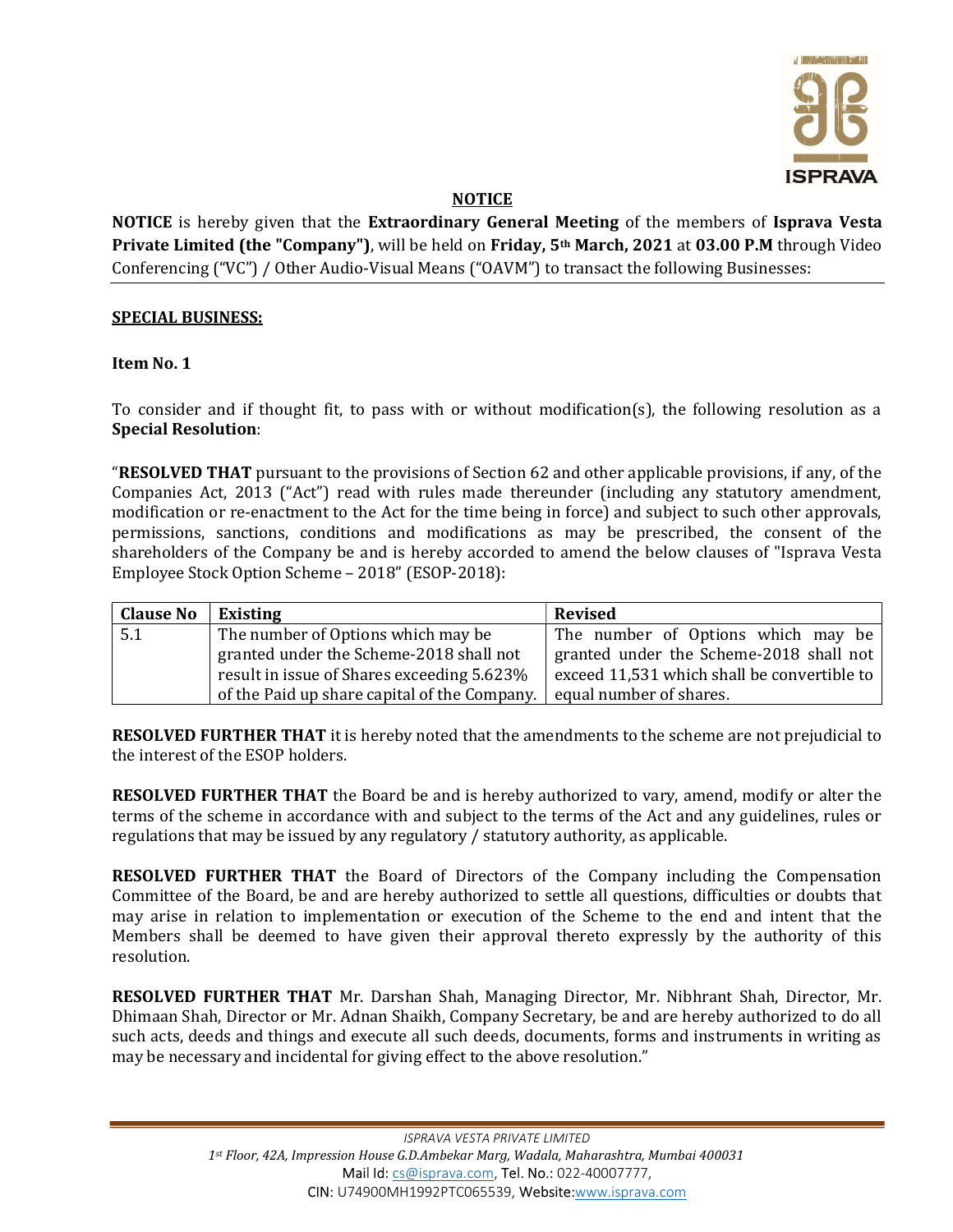

To consider and if thought fit, to pass with or without modification(s), the following resolution as an Ordinary Resolution:

"RESOLVED THAT pursuant to the provisions of section 62 and all other applicable provisions, if any, of the Companies Act, 2013 ('the Act'), and the rules thereunder, the Memorandum and Articles of Association of the Company, including any statutory modification(s) or re-enactment(s) of the Act or the rules, for the time being in force and subject to such other approvals, permissions and sanctions, as may be necessary and subject to such conditions and modifications as may be prescribed or imposed while granting such approvals, permissions and sanctions which may be agreed to by the Board of Directors of the Company in its sole discretion (hereinafter referred to as the 'Board', which expression shall also include any committee including Compensation Committee constituted by the Board for this purpose), consent of the Company be and is hereby accorded to the Board to create, issue, offer, grant and allot to or for the benefit of such person(s), who are the permanent Employees or Directors of the Company as may be permissible under the Act (hereinafter referred to as 'Employees') and as may be decided by the Board under the scheme titled 'Isprava Vesta Employees Stock Option Scheme, 2021' (hereinafter referred to as 'Isprava ESOP-2021'), not exceeding 3,82,000 stock options convertible into 3,82,000 Class A equity shares of the face value of Rs. 10 each fully paid-up, in such manner, during such period, in one or more tranches and on such terms and conditions including the price as the Board may decide in accordance with the Isprava ESOP-2021 or other provisions of the law as may be prevailing at the relevant time.

RESOLVED FURTHER THAT the Board be and is hereby authorised to issue and allot fully paid-up equity shares to be issued on exercise of stock options from time to time in accordance with the Isprava ESOP-2021 and the said equity shares shall rank pari-passu in all respects with the then existing fully paid-up Class A Equity shares of the Company.

RESOLVED FURTHER THAT in case the equity shares of the Company are either sub-divided or consolidated, the number of equity shares arising out of and/or the price of acquisition payable by the Employees under the Isprava ESOP-2021 shall automatically stand increased or reduced, as the case may be, in the same proportion as the present face value of Rs.10 per equity share bears to the revised face value of the equity shares of the Company after such sub-division or consolidation, without affecting any other rights or obligations of the Employees.

RESOLVED FURTHER THAT the Board be and is hereby authorized to make modifications to the Isprava ESOP-2021 including in any ancillary documents thereto, as it may deem fit from time to time, in its absolute discretion in conformity with the provisions of the Act, the Memorandum of Association and Articles of Association of the Company and other applicable laws.

RESOLVED FURTHER THAT Mr. Darshan Shah, Managing Director, Mr. Nibhrant Shah, Director, Mr. Dhimaan Shah, Director or Mr. Adnan Shaikh, Company Secretary, be and are hereby authorized to do all such acts, deeds and things and execute all such deeds, documents, forms and instruments in writing as may be necessary and incidental for giving effect to the above resolution."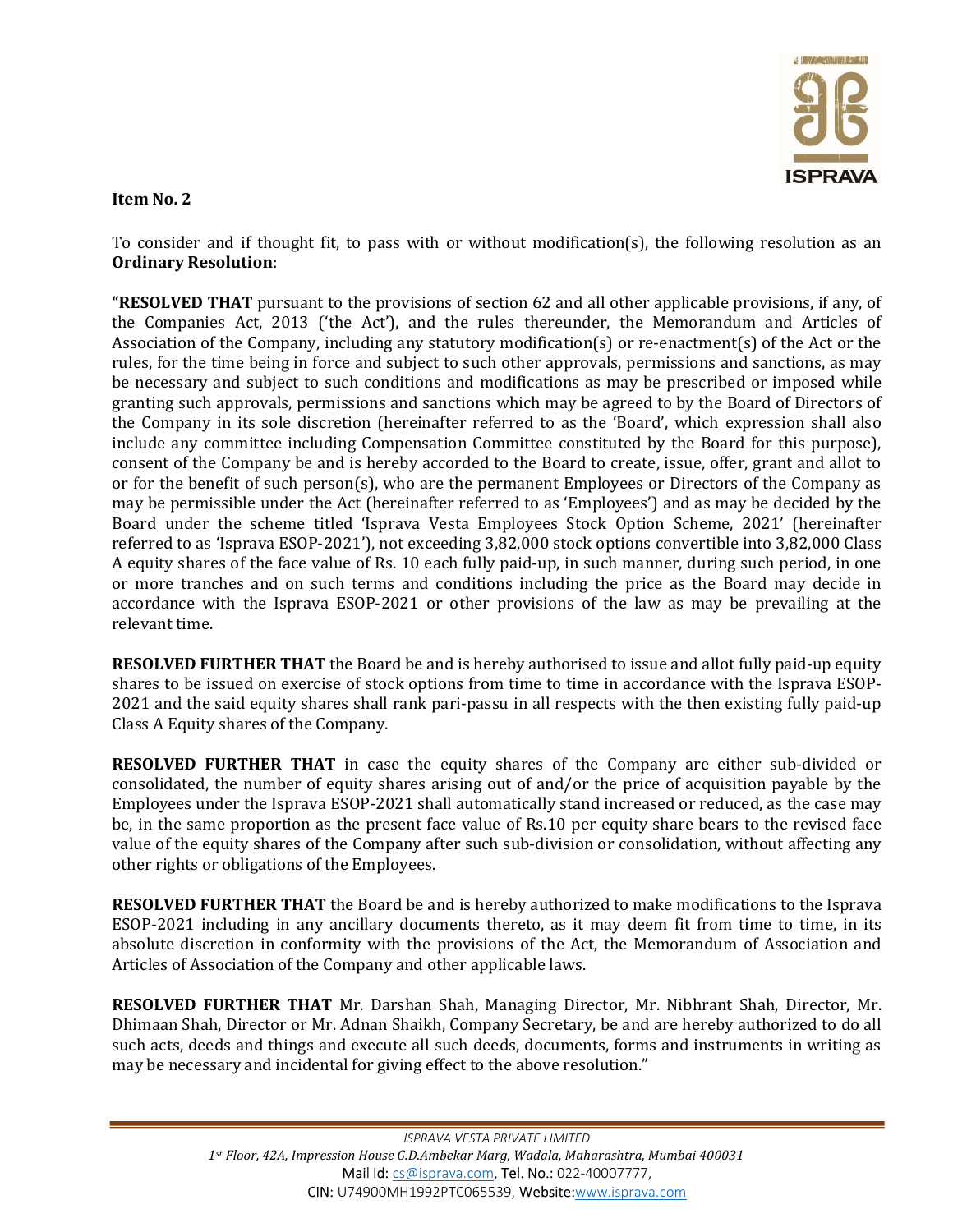

To consider and if thought fit, to pass with or without modification(s), the following resolution as an Ordinary Resolution:

"RESOLVED THAT pursuant to the provisions of Section 62 and other applicable provisions, if any, of the Companies Act, 2013 read with rules made thereunder (including any statutory amendment, modification or re-enactment to the Act for the time being in force) and subject to such other approvals, permissions, sanctions, conditions and modifications as may be prescribed, the consent of the shareholders of the Company be and is hereby accorded to grant options under the Isprava Vesta Employees Stock Options Scheme – 2021 to Mr. Rohan Lamba, Director of the Company, exceeding 1% of the issued capital of the Company at such price and on such terms and conditions as may be fixed or determined by the Board of Directors or the Compensation Committee thereof in accordance with the Guidelines or other applicable provisions of any law as may be prevailing at that time.

"RESOLVED FURTHER THAT the new Equity Shares to be issued and allotted by the Company in the manner aforesaid shall rank pari passu in all respects with the then existing Class A Equity Shares of the Company."

"RESOLVED FURTHER THAT Mr. Darshan Shah, Managing Director, Mr. Nibhrant Shah, Director, Mr. Dhimaan Shah, Director or Mr. Adnan Shaikh, Company Secretary of the Company be and are hereby severally authorized to do all such acts, deeds, matters and things as may be necessary or expedient including filing of necessary documents, intimations including e-forms with regulatory authorities and to settle any questions, difficulties or doubts that may arise in this regard at any stage in connection to Isprava Vesta Employees Stock Option Scheme - 2021."

### Item No. 4

To consider and if thought fit, to pass with or without modification(s), the following resolution as an Ordinary Resolution:

**"RESOLVED THAT** pursuant to the provisions of Section 62 and other applicable provisions, if any, of the Companies Act, 2013 read with rules made thereunder (including any statutory amendment, modification or re-enactment to the Act for the time being in force) and subject to such other approvals, permissions, sanctions, conditions and modifications as may be prescribed, the consent of the shareholders of the Company be and is hereby accorded to grant options under the Isprava Vesta Employees Stock Options Scheme – 2021 to Mr. Rohit Taparia, Employee of the Company, exceeding 1% of the issued capital of the Company at such price and on such terms and conditions as may be fixed or determined by the Board of Directors or the Compensation Committee thereof in accordance with the Guidelines or other applicable provisions of any law as may be prevailing at that time.

 "RESOLVED FURTHER THAT the new Equity Shares to be issued and allotted by the Company in the manner aforesaid shall rank pari passu in all respects with the then existing Class A Equity Shares of the Company."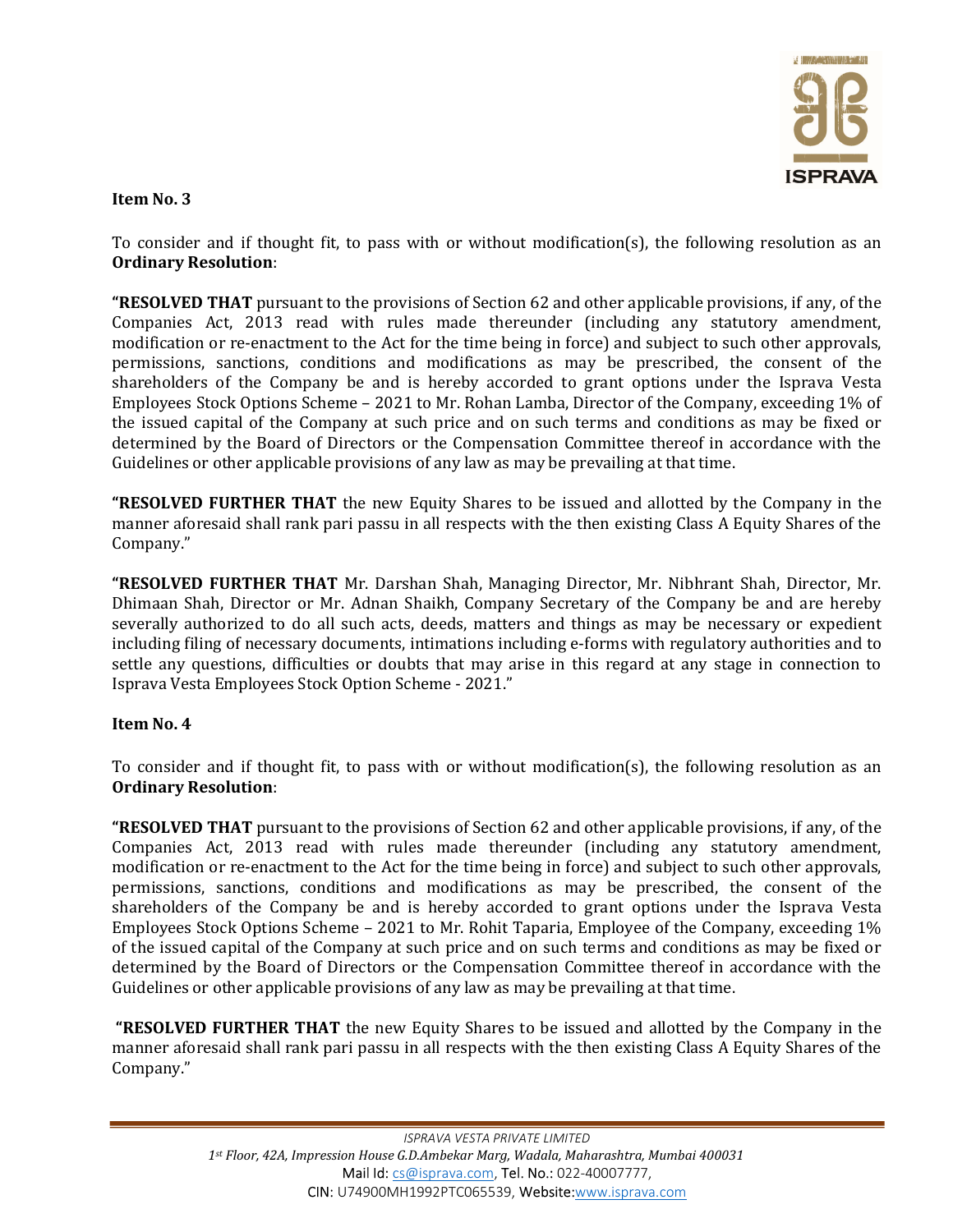

"RESOLVED FURTHER THAT Mr. Darshan Shah, Managing Director, Mr. Nibhrant Shah, Director, Mr. Dhimaan Shah, Director or Mr. Adnan Shaikh, Company Secretary of the Company be and are hereby severally authorized to do all such acts, deeds, matters and things as may be necessary or expedient including filing of necessary documents, intimations including e-forms with regulatory authorities and to settle any questions, difficulties or doubts that may arise in this regard at any stage in connection to Isprava Vesta Employees Stock Option Scheme - 2021."

# By Order of the Board FOR ISPRAVA VESTA PRIVATE LIMITED

Place: Mumbai Date: 24<sup>th</sup> February, 2021 Sd/-

NIBHRANT DARSHAN SHAH Director DIN: 02752112 Address: 15, Raitan, Worli Sea Face, Abdul Gaffar Khan Road, Worli Mumbai - 400030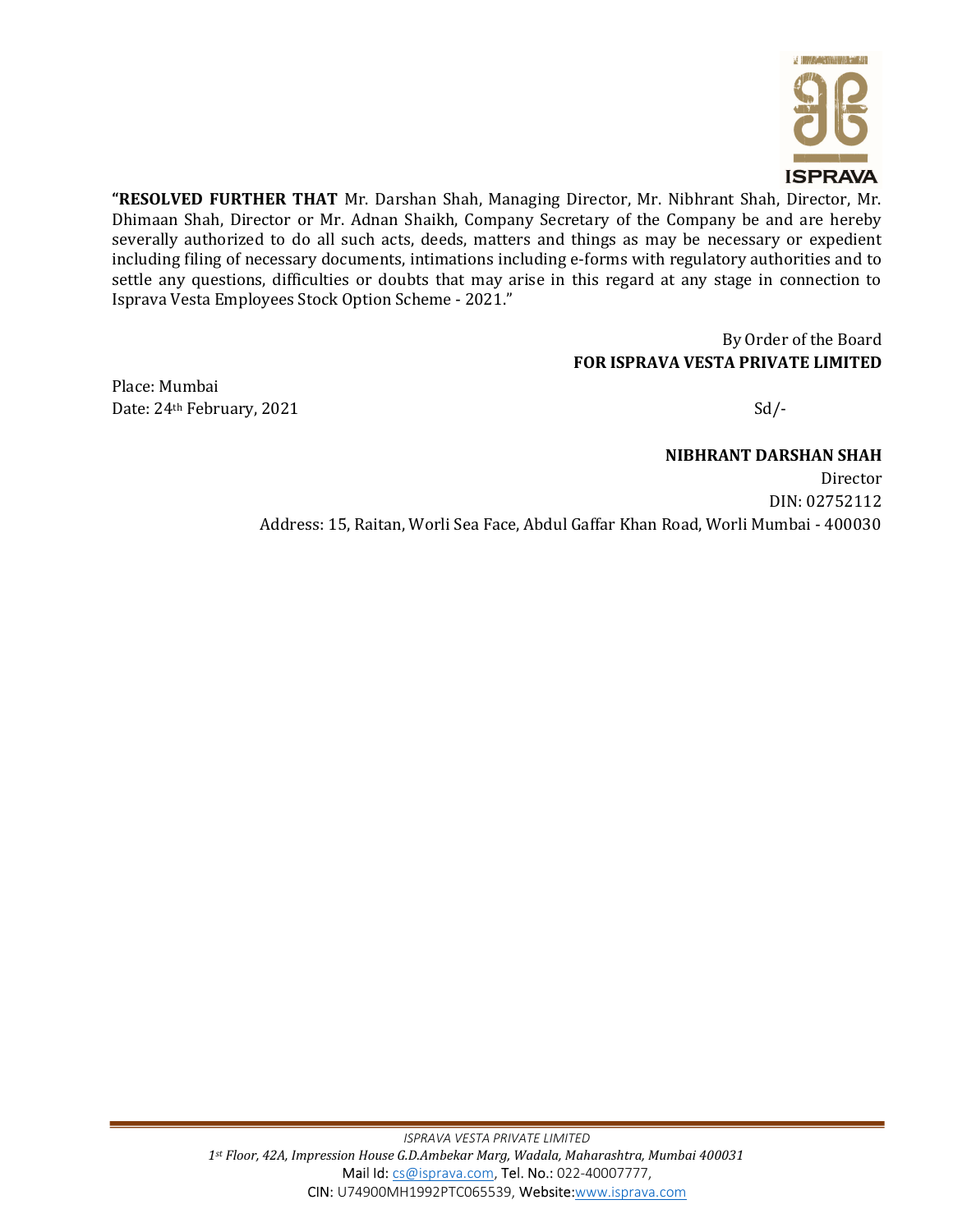

## Note:

- 1. In view of the continuing Covid-19 pandemic, the Ministry of Corporate Affairs ("MCA") has vide its circular dated May 5, 2020 read with circulars dated April 8, 2020 and April 13, 2020 (collectively referred to as "MCA Circulars") permitted the holding of the Extra Ordinary General Meeting ("EGM") through VC/OAVM, without the physical presence of the members at a common venue. In compliance with the provisions of the Companies Act, 2013 and MCA circulars, the EGM of the Company is being held through VC/OAVM. The deemed venue for the EGM shall be the Corporate/Registered Office of the Company at First Floor, 42A, Impression House, G. D. Ambekar Marg, Wadala, Mumbai- 400031.
- 2. Pursuant to the provisions of the Act, a member entitled to attend and vote at the EGM is entitled to appoint a proxy to attend and vote on his/her behalf and the proxy need not be a member of the Company. Since the EGM being held pursuant to the MCA Circulars through VC/OAVM, physical attendance of members has been dispensed with. Accordingly, the facility for appointment of proxies by the members will not be available for the EGM and hence the proxy form and attendance slip are not annexed to this notice.
- 3. In case of joint holders, the member whose name appears as the first holder in the order of names as per the Register of Members of the Company will be entitled to vote at the EGM.
- 4. Members attending EGM through VC/OAVM shall be counted for the purpose of reckoning the quorum under section 103 of the Act.
- 5. In line with the MCA Circulars, the Notice calling the EGM has been uploaded on the website of the Company at www.isprava.com
- 6. Corporate members are required to send a scanned copy of its Board Resolution authorizing its representative to attend the EGM through VC/OAVM on its behalf and vote through show of hands or poll, if demanded.
- 7. A Statement pursuant to Section 102 (1) of the Companies Act, 2013 ("the Act"), relating to the Special Business to be transacted at the Meeting is annexed hereto.
- 8. All documents referred to in the Notice will be available electronically for inspection without any fee by the members from the date of circulation of this Notice up to the date of EGM. Members seeking to inspect such documents can send an email to **cs@isprava.com**
- 9. Members are requested to intimate changes, if any, pertaining to their name, postal address, email address, telephone/mobile numbers, Permanent Account Numbers (PAN), nominations, Power of Attorney to the Company for the shares held in physical form at the email address of the Company i.e. cs@isprava.com
- 10. In case of the shareholders whose email ids are not registered, can write to the Company along with the Folio No., Name of shareholder, scanned copy of the share certificate (front and back), PAN (self attested scanned copy of PAN card), AADHAR (self attested scanned copy of Aadhar Card) by email to cs@isprava.com or can contact Mr. Adnan Shaikh, Company Secretary at +91 9321318380.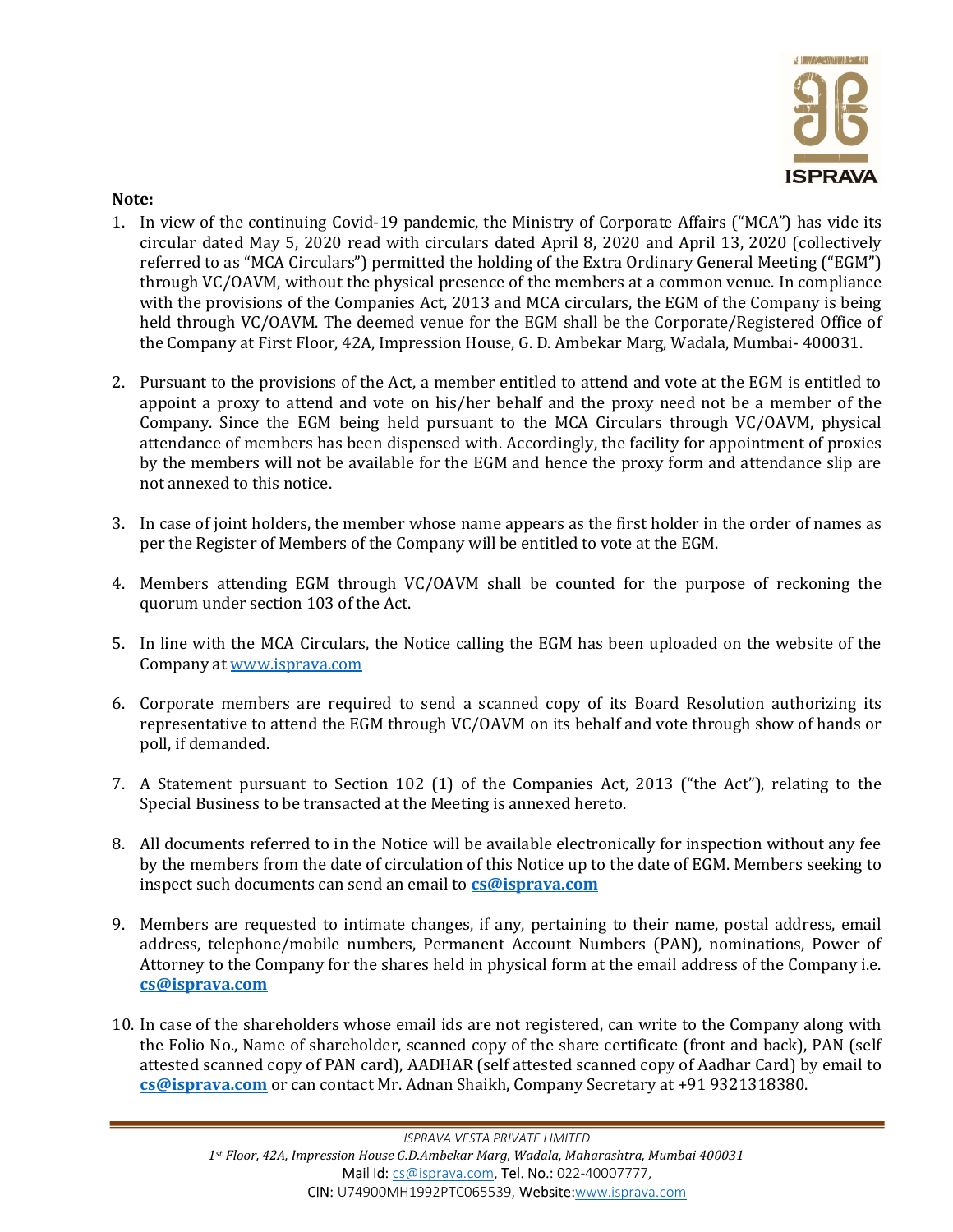

11. Since the EGM will be held through VC/ OAVM, the route map of the venue of the Meeting is not annexed hereto.

# 12. Procedure for VC/OAVM:

- a. Facility for joining the meeting shall be kept open at least 15 minutes before start time of the meeting till 15 mins after the start time.
- b.  $\frac{\text{cs@isprava.com}}{\text{cs@isprava.com}}$  is the designated e-mail address of the Company for this EGM to convey the vote, if poll is demanded in the meeting.
- c. If poll is demanded, votes can be casted by the members only through their registered e-mail address with the Company. Format of poll paper in Form no. MGT-12 is annexed with the notice and would be used only if Poll is demanded in meeting.
- d. If more than 50 members are present in the meeting, voting through poll will be mandatory.
- e. Members may contact Mr. Adnan Shaikh, Company Secretary (Contact no. +91 9321318380) for any assistance using technology before or during the meeting.
- f. The meeting shall be held on a Google meet platform and the link to join the shareholders meeting is as below:

(Link emailed to shareholders)

# Video Conference dial-in instructions:

- a. Click on the google meet link given as above.
- b. You will be connected to Extra Ordinary General Meeting.
- c. If you are joining from laptop/desktop, please use 'Google Chrome' browser. If you are joining through a mobile phone / handheld device, please join through 'Google Meet' application.
- d. If you get disconnected for any reason, you can re-join.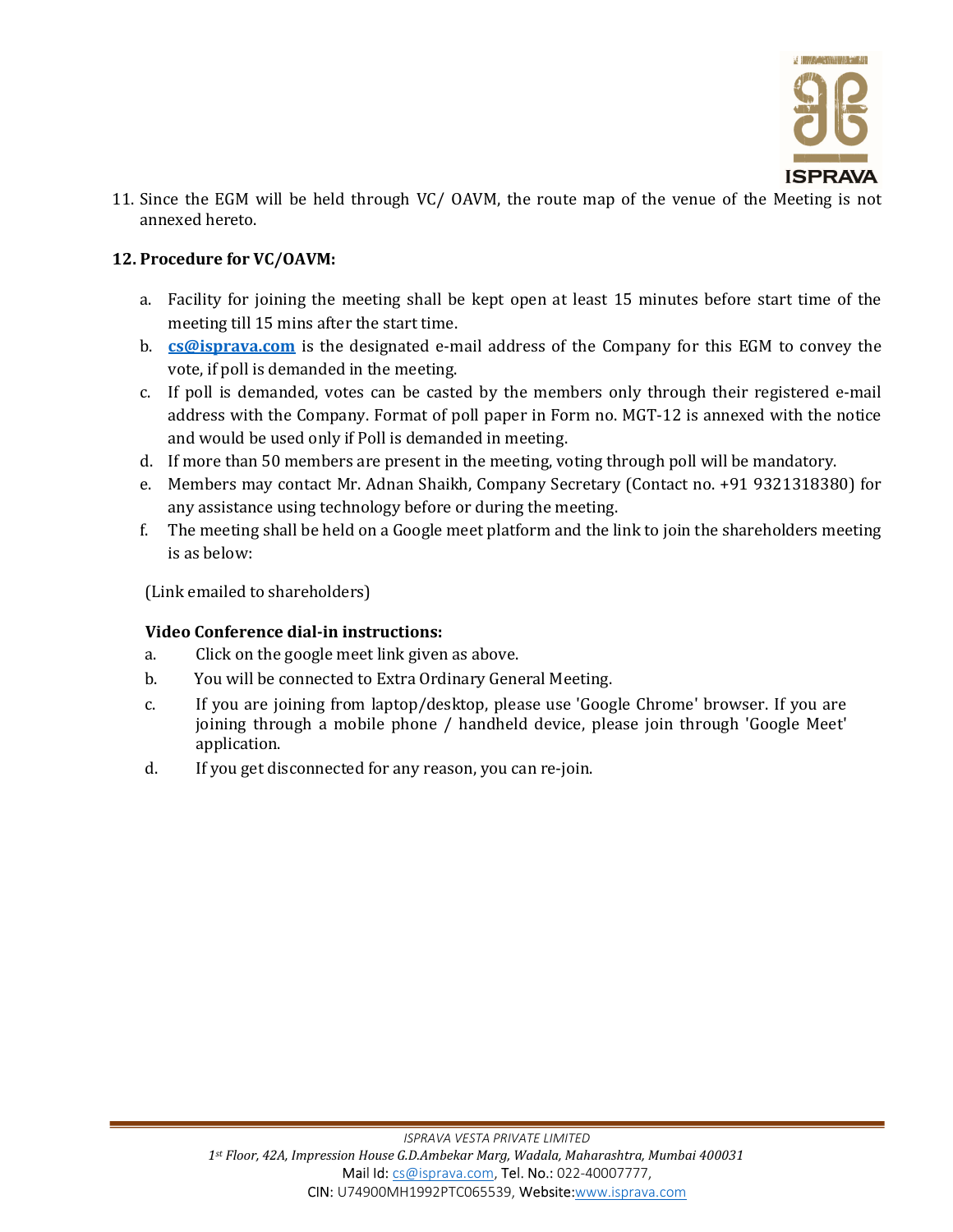

# Annexure to the Notice calling Extraordinary General Meeting The statement of material facts pursuant to section 102 of the Companies Act, 2013

# Item No. 1

The Company had implemented Isprava Vesta Employee Stock Option Scheme – 2018 (ESOP-2018) which was approved by the members in the Annual General Meeting of the Company for FY 2017-18 on 19<sup>th</sup> December, 2018 which was further amended by its shareholders by way of special resolution in the Annual General Meeting of the Company for FY 2019-20 on 15th October, 2020. The Company has inter alia granted Stock options to eligible employees / persons from time to time under the said ESOP scheme.

The management intends to reduce the size of the ESOP pool in the ESOP-2018 and created a new ESOP pool under a new Scheme. Therefore, clause no. 5.1 of the ESOP-2018 Scheme is proposed to be amended.

As per section 62(1) of the Companies Act, 2013, read with Rule 12 of the Companies (Share Capital and Debentures) Rules, 2014, the Company may by Special Resolution vary the terms of the Employee Stock Option Scheme not yet exercised by the employee provided that such variation is not prejudicial to the interest of the Option holders. The amendments proposed to the scheme are not prejudicial to the interest of the option holders.

The details as required under rule 12(5) of the Companies (Share Capital and Debentures) Rules, 2014 are as below:

| <b>Sr No</b> | <b>Particulars</b>                                                | <b>Details</b>                                                                                    |  |  |
|--------------|-------------------------------------------------------------------|---------------------------------------------------------------------------------------------------|--|--|
|              | Disclosure of variations                                          | The amendments proposed would result in amendment<br>to clause 5.1 (Limits for Grant of Options). |  |  |
|              | for<br>Rationale<br>the<br>variations                             | To amend the size of the ESOP pool under the ESOP-2018<br>Scheme.                                 |  |  |
| 3            | beneficiary<br>Details of<br>employees<br>such<br>of<br>variation | As may be identified by the Compensation Committee<br>from time to time.                          |  |  |

A copy of the amended ESOP scheme will be made available to the members as per the procedure mentioned in the Notice of EGM.

The approval of members is being sought by way of Special Resolution under Rule 12 of the Companies (Share Capital and Debentures) Rules, 2014 for the amendment of the existing ESOP scheme. The Directors recommend the resolution at Item No. 1 of the accompanying notice, for the approval of the members of the Company.

None of the Directors or Key Managerial Personnel of the Company and their respective relatives are in any way, concerned or interested, financially or otherwise, in the proposed resolution.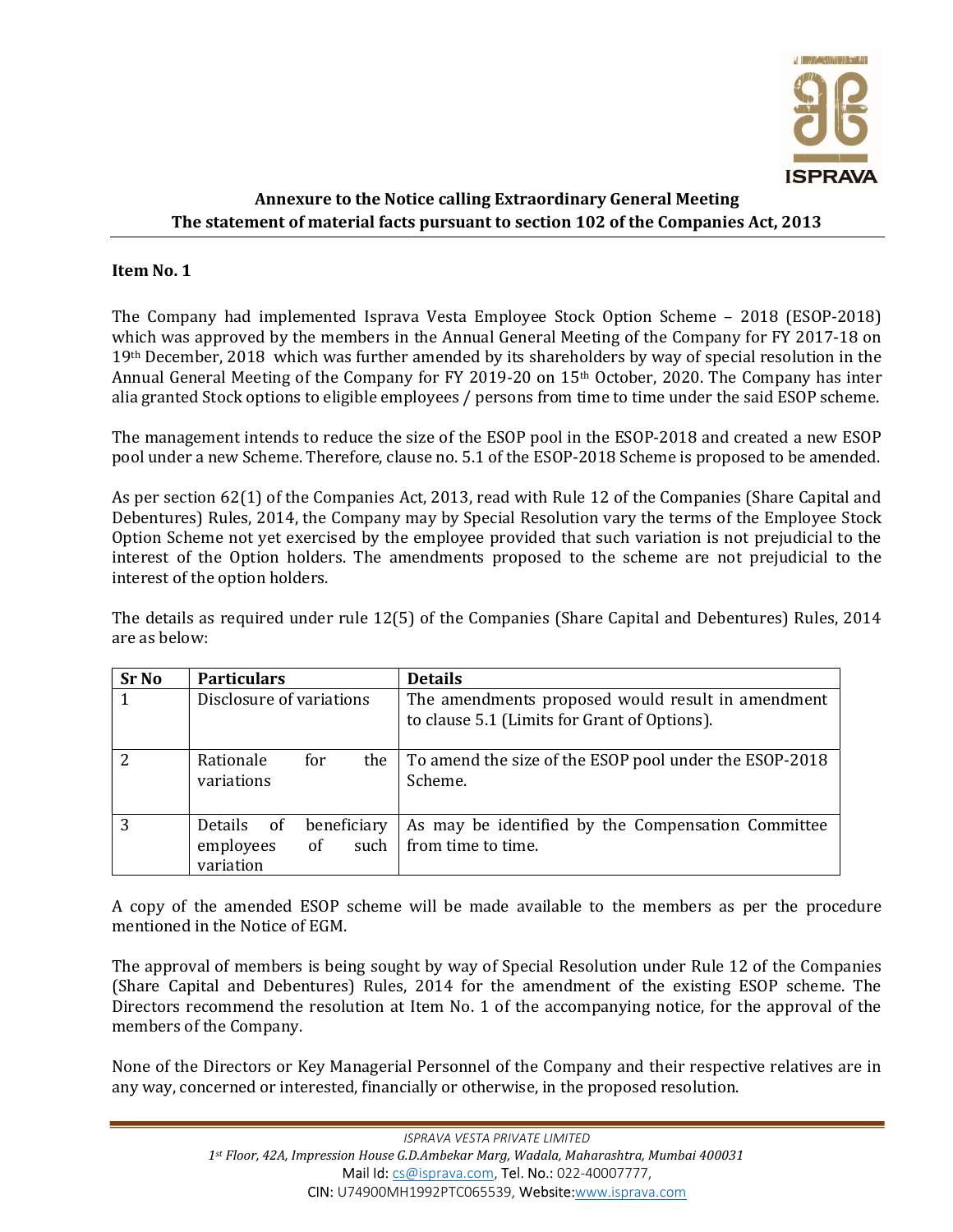

Equity based compensation is an integral part of employee compensation across sectors and the Company believes in rewarding its employees for their continuous hard work, dedication and support, which has led the Company on its growth path. The Company intends to implement the Isprava Vesta Employee Stock Option Scheme – 2021 (ESOP-2021), with a view to attract and retain key talents working with the Company by way of rewarding their performance and motivate them to contribute to the overall corporate growth and profitability.

The Company seeks approval of members for implementing the ESOP-2021 to the eligible employees / Directors of the Company as decided by the Board or its Committee thereof from time to time.

The main features of the ESOP-2021 are as follows:

## Brief description of the scheme:

Isprava ESOP-2021 is intended to reward the eligible employees of the Company, for their performance and to motivate them to contribute to the growth and profitability of the Company. The Company also intends to use this scheme to retain talent in the organization as it views ESOP as instruments that would enable the employees to share the value they create for the Company and align individual objectives of employees with the objectives of the Company in the years to come.

### Total number of Options to be granted:

Such number of options would be available for grant to the eligible employees of the Company under Isprava ESOP-2021, in one or more tranches exercisable into not more than 3,82,000 Class A equity shares of the Company at a face value of Rs.10/- each fully paid-up.

### Identification of employees entitled to participate in ESOP-2021:

The specific employees to whom the ESOP would be granted, and their eligibility criteria would be as determined by the Board or the Compensation Committee.

### Appraisal process:

The appraisal process for determining the eligibility of the employees will be decided by the Board or the Compensation Committee.

# Requirement of vesting and period of vesting:

Minimum vesting period shall be 1 year from the date of grant of options and shall occur in tranches as determined by the Board of Directors or Compensation Committee thereof and as per the ESOP-2021.

### Maximum period within which the options shall be vested:

The ESOP's shall vest as per the vesting schedule set-out in the ESOP-2021.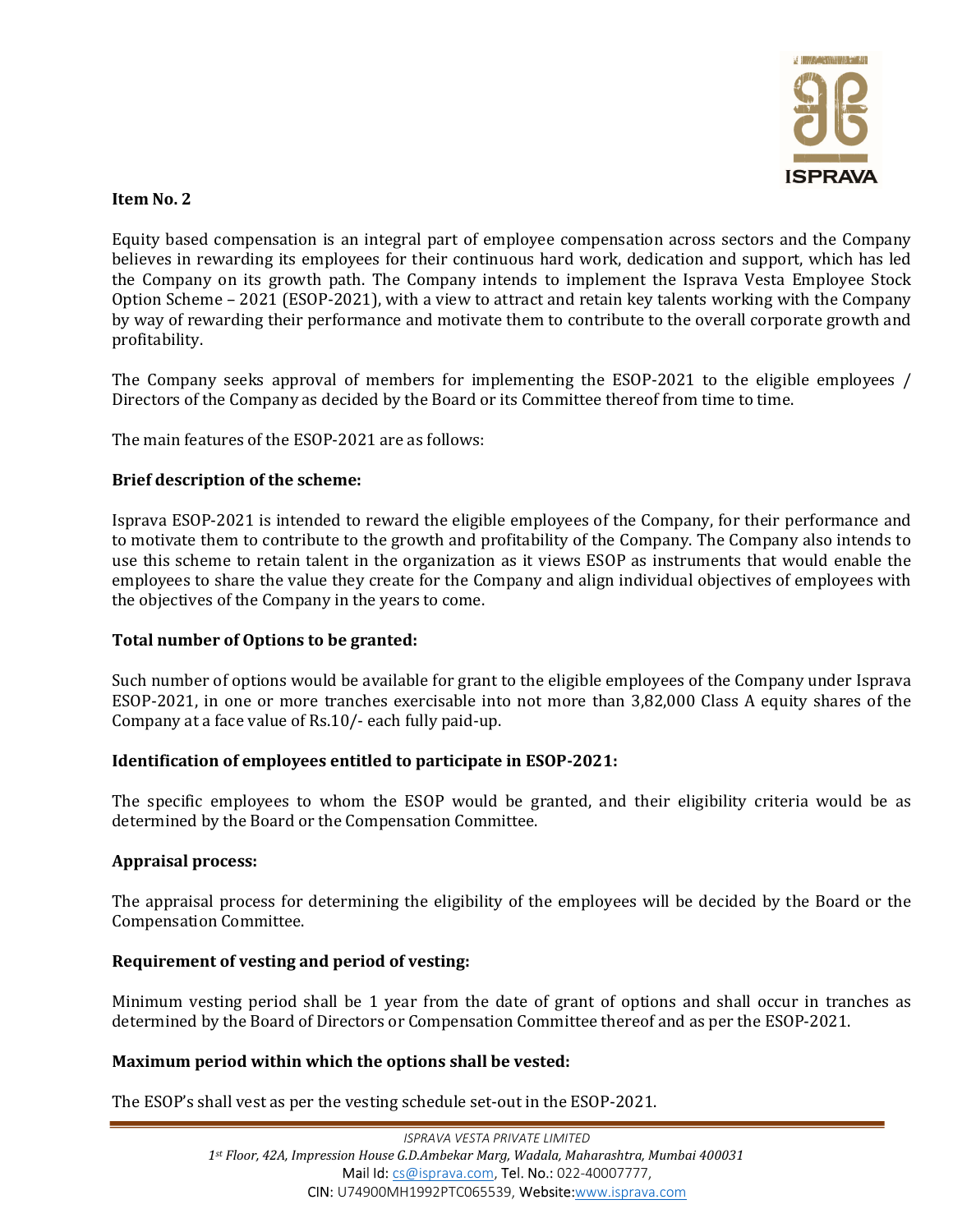

### Exercise price or pricing formula:

The Exercise Price per share shall be Rs. 10/- (face value) or any other price as may be decided by the Board or the Compensation Committee thereof.

### Exercise period and the process of Exercise:

The right of an Employee to exercise the vested options will be in accordance with the timeframe and process specified in ESOP-2021. An Employee shall intimate the Company by making a written application to the Company expressing his/ her desire to exercise the Vested Options in such manner and on such format as may be prescribed by the Board or Committee thereof from time to time.

### Lock-in period:

The Shares issued pursuant to Exercise of Option by the Optionee shall not carry any lock-in period.

### Maximum number of options to be granted per employee:

No single employee shall be granted in any financial year Options which will result in issue of Shares exceeding 3% Shares of the Company.

#### Conditions under which the Options may lapse:

As per the terms and conditions as mentioned in the ESOP-2021.

### Specified time period under which an employee shall exercise the vested options in the event of proposed termination or resignation etc:

As per the terms and conditions as mentioned in the ESOP-2021 scheme.

#### Compliance with the Accounting standards:

The Company shall be in compliance with all the applicable accounting standards as applicable from time to time.

#### The method which the company shall use to value its options:

The valuation of ESOP's shall be as determined by the Merchant Banker or Registered Valuer and generally accepted valuation methodology.

The Board of Directors recommends the Resolution at item no. 2 of the accompanying notice for the approval of members of the Company by way of Ordinary resolution.

None of the Directors, Key Managerial Persons or their relatives are in any way, concerned or interested in the said resolution.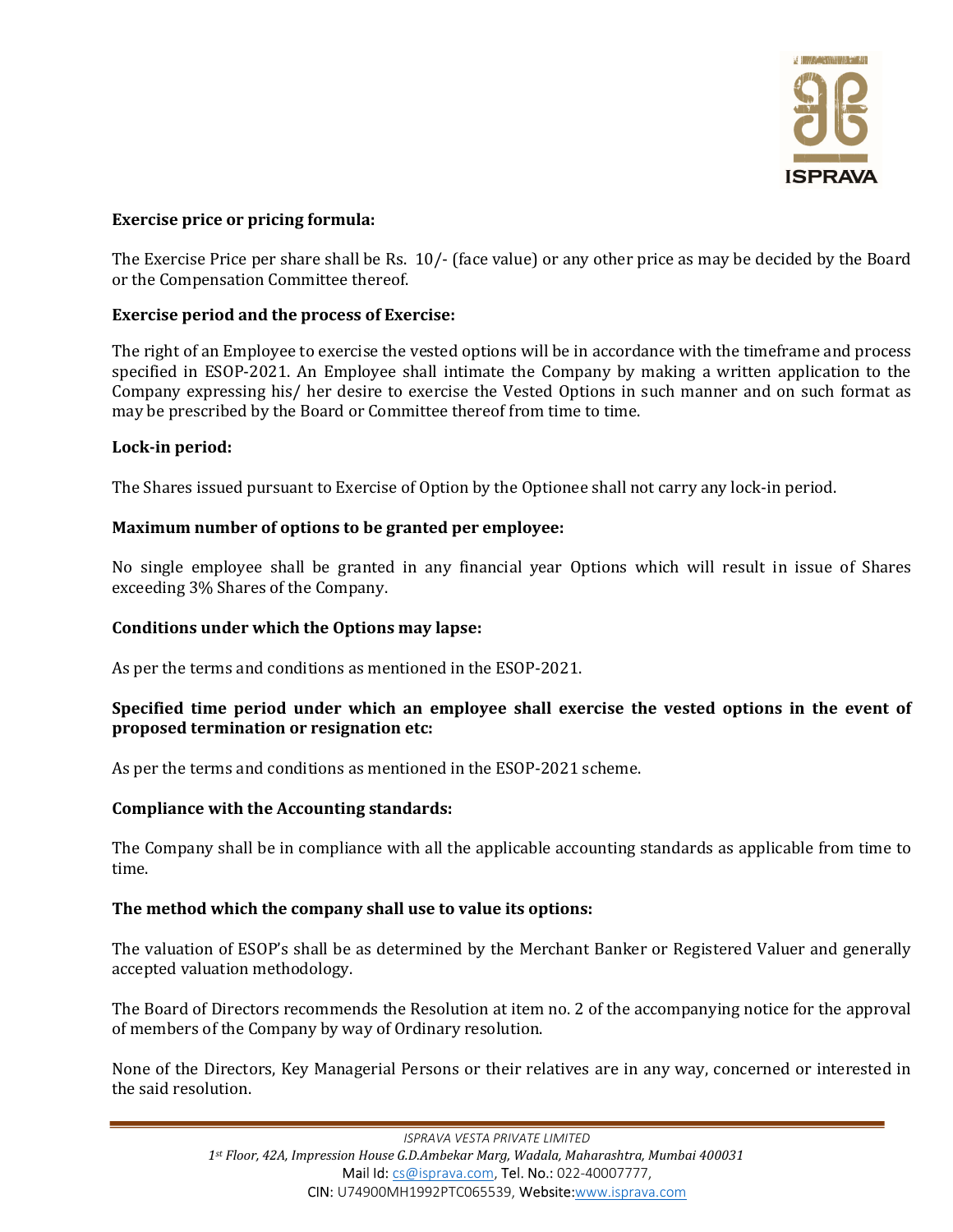

As per the provisions of section 62 of the Companies Act, 2013 read with rule 12(4)(b) of the Companies (Share Capital and Debenture) Rules 2014, as amended from time to time, approval of shareholders by way of a separate resolution is to be obtained by the Company in case of grant of options during any one year equals to or exceeds one percent of the issued share capital of the Company at the time of grant of options. The grant of options proposed to Mr. Rohan Lamba may exceed 1% of the issued capital of the Company and therefore approval by way of separate resolution is required.

The Board of Directors recommends the Resolution at item no. 3 of the accompanying notice for the approval of members of the Company by way of Ordinary resolution.

None of the Directors, Key Managerial Persons or their relatives except Mr. Rohan Lamba are in any way, concerned or interested in the said resolution.

### Item No. 4

As per the provisions of section 62 of the Companies Act, 2013 read with rule 12(4)(b) of the Companies (Share Capital and Debenture) Rules 2014, as amended from time to time, approval of shareholders by way of a separate resolution is to be obtained by the Company in case of grant of options during any one year equals to or exceeds one percent of the issued share capital of the Company at the time of grant of options. The grant of options proposed to Mr. Rohit Taparia may exceed 1% of the issued capital of the Company and therefore approval by way of separate resolution is required.

The Board of Directors recommends the Resolution at item no. 4 of the accompanying notice for the approval of members of the Company by way of Ordinary resolution.

None of the Directors, Key Managerial Persons or their relatives are in any way, concerned or interested in the said resolution.

> By Order of the Board FOR ISPRAVA VESTA PRIVATE LIMITED

Place: Mumbai Date: 24<sup>th</sup> February, 2021 Sd/-

NIBHRANT DARSHAN SHAH Director DIN: 02752112 Address: 15, Raitan, Worli Sea Face, Abdul Gaffar Khan Road, Worli Mumbai - 400030